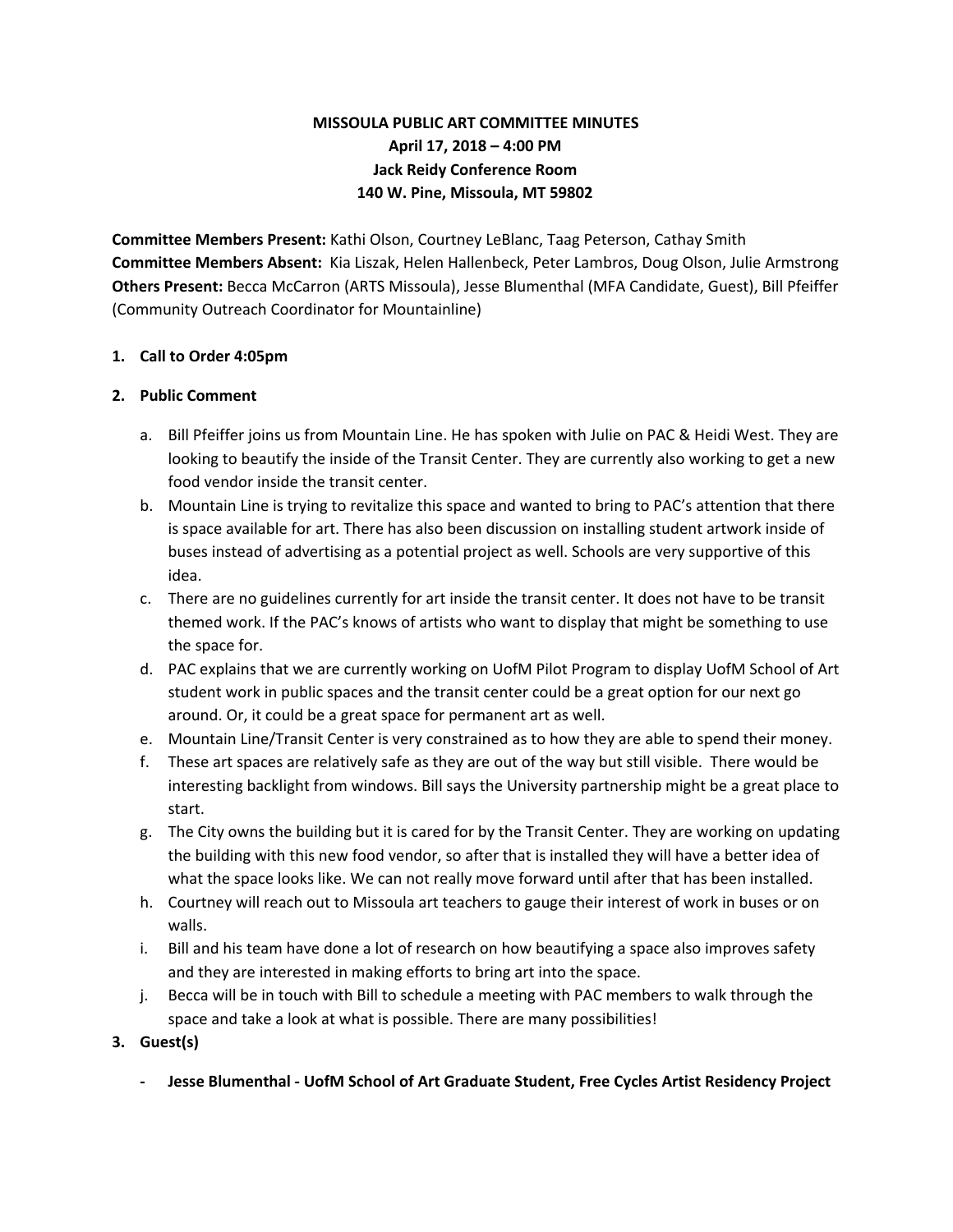- a. Jesse joins us as a Graduate Student from the University of Montana School of Art. He is working with Missoula Institute for Sustainable Transportation on an artist residency project at Free Cycles. He is inspired by cycling and the Missoula Community.
- b. Free Cycles is already participating in a ton of cool art projects like the wheel dome, functional bike racks, and have a thriving bike community that has great potential to expand further.
- c. The project Jesse is proposing will facilitate the creation of art at the Free Cycle warehouse. Free Cycles and Mountain Bike Missoula are donating materials. Free Cycle's has a 5,000 Square Foot space that has a great potential to be something. But, it will have to serve a specific purpose towards what Free Cycles and the Missoula Institute of Transportation is trying to do. The Clay Studio of Missoula is a great example of an artist residency community that have really supported ceramicists in this area. There is a potential to do the same in this space with industrial artists as well.
- d. \*Jesse shows a map of Free Cycles Property and explains basic budget for pilot initiative over the next two years and expanded future budget\*.
- e. Jesse would like to discuss with PAC and get their thoughts on moving forward, inquire if there are opportunities within the percent for art ordinance or community partners PAC knows. There is also opportunity for public art pieces made from these residencies to be installed in the community as well. There is now a potential space within Free Cycles to be beneficial for the community on top of the great relationship between Free Cycles and local artists currently.
- f. Currently there are no tools in the space, only what people bring. Jesse explains that his goal is funding or finding a connection to someone that might be interested in supporting this project.
- g. Kathi says it seems like a cool idea and is worth additional conversations. \*Kathi explains percent for art and how this project is not applicable unfortunately\*. Any time the PAC wants to do public art outside of a percent for art project, we have to raise it ourselves. In the past, we have done special projects with organizations, we have looked into an annual project, etc. We feel it is very important to pay artists. Kathi feels the potential here is great!
- h. Courtney explains that the PAC could potentially assist Jesse in navigating funding and searching for grants. Taag suggests he look at the Department of Transportation grant that PAC applied for last year.
- i. Taag says that his funding seems like it would need to be sustainable so it can turn over to support more artists. Other suggestions would be crowdfunding, or an auction event to create revenue.
- j. Taag asks Jesse for details on Free Cycles Mission and Funding. There may be opportunity through what Free Cycles is already involved in funding wise.
- k. Kathi suggests that PAC should sit down with Jesse in the coming weeks and get more details on the project. Then we can discuss and plan how to help him move forward and how the Committee can tangibly help. Jesse will be in touch with Becca and send her his presentation and budget to email to the PAC. Jesse will be in touch with Becca to set up a date to meet with PAC members to discuss his project further. Jesse is welcome to attend our May meeting.
- **- Scott Charlie - My Miles in Moccasins**
- a. Guest not present.
- **4. Approval of Minutes**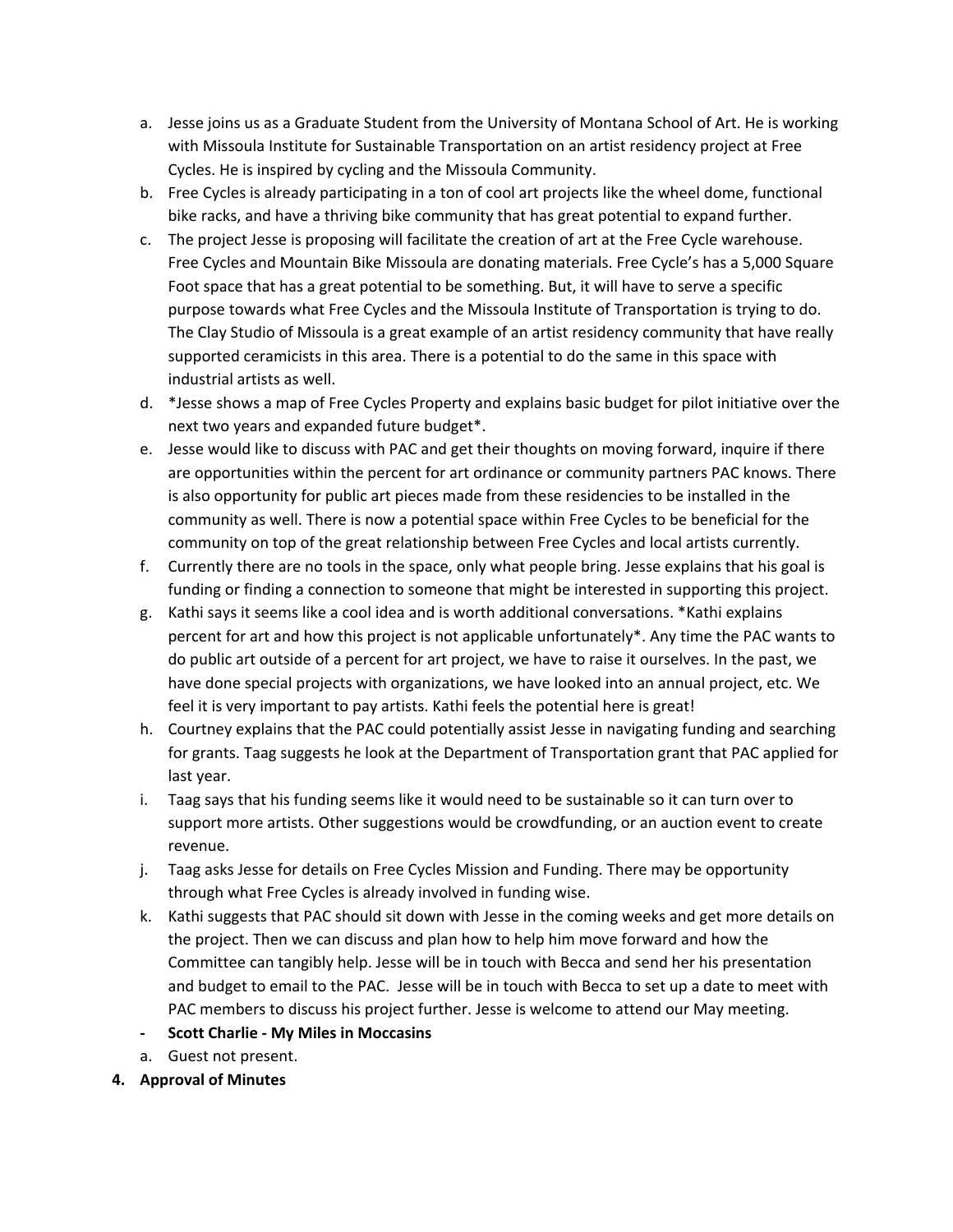a. March 20, 2018 - No quorum. Minutes tabled to May meeting.

### **5. MRL Park Percent for Art Project, Call to Artists- Peter**

- a. Becca reminds PAC of our last meetings call to action. (Art creation 60 days from March 20th and reaching out to possibly match funds). Kathi offers to speak with Annette to discuss Washington Corp. possibilities.
- b. \*PAC discusses time frame of art call\*, creation in 60 days. Art Call sent out after. We do not need our public art piece to be done exactly when the park opens.
- c. PAC was also motioned to choose a location space within the park and create a selection committee. There needs to be some sense of a location before we have an art call. Becca will reach out to Annette to get contact information for the design team, and exact date of when they are breaking ground on the MRL park. Then PAC can begin a conversation with the design team to figure out location spaces for a piece.
- d. Selection committee members will be loosely included in the art call (community members, surrounding businesses, etc.)
- e. Becca will reach out to Annette to connect Annette with PAC and Design team. Kathi will reach out to Washington Corp/MRA to seek matching funds. Then, our proposal can be completed. Becca will continue to work on the art call text.
- f. \*Discussion on clarification of 1.5% for art\*
- g. Taag volunteers to chair MRL subcommittee. Kathi & Courtney will be on the committee.

# **6. UofM School of Art Pilot Program - Peter**

- a. Becca updates PAC that the UofM Pilot is being installed Thursday, April 19th at 1pm. PAC members are all welcome. Signature block on UofM Pilot Contract is complete. Thursday, April 26th is "opening" reception for UofM Pilot Program.
- b. Becca should send invite to Ginny Merriam at Mayor's Office for opening reception to send to Department Heads and City Council.

### **7. Bloomberg Philanthropies Grant - Courtney**

a. Courtney, Kathi & Becca are working on grant application for Bloomberg Philanthropies Public Art Challenge. Application is due Thursday. Courtney explains to PAC that our concept is regarding land preservation and care and the relationship between Missoula and the CSK. Kathi discusses artists we are working with: Corwin Clairmont, David Spear, Dana Boussard, the rest are to be determined.

### **8. Lighting for Perseverance & Passage Update- Taag**

a. No updates. Taag is working to see if Parks will allow for solar panels.

### **9. Traffic Signal Box Update & Public Art Guide – Kathi**

a. Kathi says that TSB's are ready to go. The call will go out in a week or so. Early June will begin the selection committee's and box creation will be the last weekend of August. There will be 5 boxes total.

### **10. New Park, Parking Space Annual Art Project - Julie**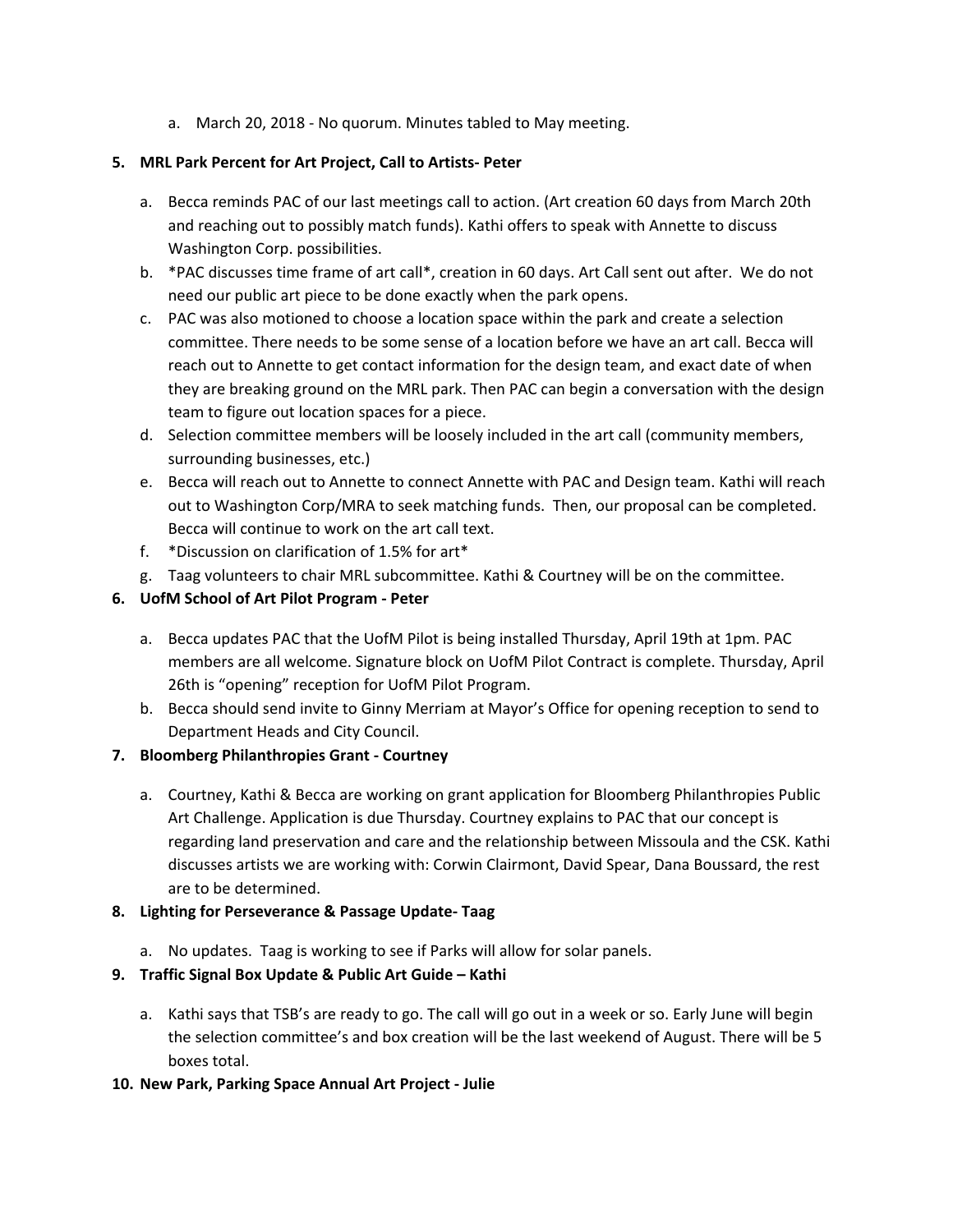a. Tabled to May.

## **11. Kickstarter Fundraising Effort - Kathi**

a. Tabled to May.

# **12. Art Project/Themeless Call - Peter**

a. Tabled to May.

# **13. Yearly Goals Discussion [Catalog & Condition Reporting] - Peter**

a. Tabled to May.

# **14. Becca Updates**

a. Becca discusses the Missoulian Public Art Guide Website and issues with editing. PAC suggests there is crosslinking between our site and public art guide site. Is there a possibility of combining sites? Kathi & Becca will speak with Jacque from the Missoulian.

# 15. **Announcements, News, or Upcoming Events**

- a. No updates.
- 16. **No Comments**
- **17. Adjournment 5:45pm**

**The City makes reasonable accommodations for any known disability that may interfere with a person's ability to participate in this meeting. People needing assistance should provide advanced notice to allow adequate time to make needed arrangements. Please call Heidi Bakula at (406) 552-6003 or write her at Mayor's office, 435 Ryman, Missoula, MT 59802 to make the request known.**

# **STRATEGIC PLANNING GOALS 2017-2019**

**Mission: The Public Art Committee affirms the city's role as an advocate to public art, fosters and enriches the aesthetic of the City of Missoula, values and promotes the contributions of artists to the community and furthers the objectives of Missoula City Ordinance 3221.**

**Vision: The Public Art Committee envisions a community where art and artists are valued, and where** public art is integrated into the fabric of our place, and enhances the quality of life of its citizens.

### **YEAR 1-2017**

### **Outreach and Awareness**

- A. Create monthly marketing PSAs
- B. Improve website
- C. Begin public art education for artists
- D. Make quarterly reports to council
- E. Establish a more formal connection to U of M art department
- F. Engage in community feedback

### **Governance**

A. Actively invite native representation onto committee

B. Bring accounting and professional reporting to council

C. Create annual planning and follow plan